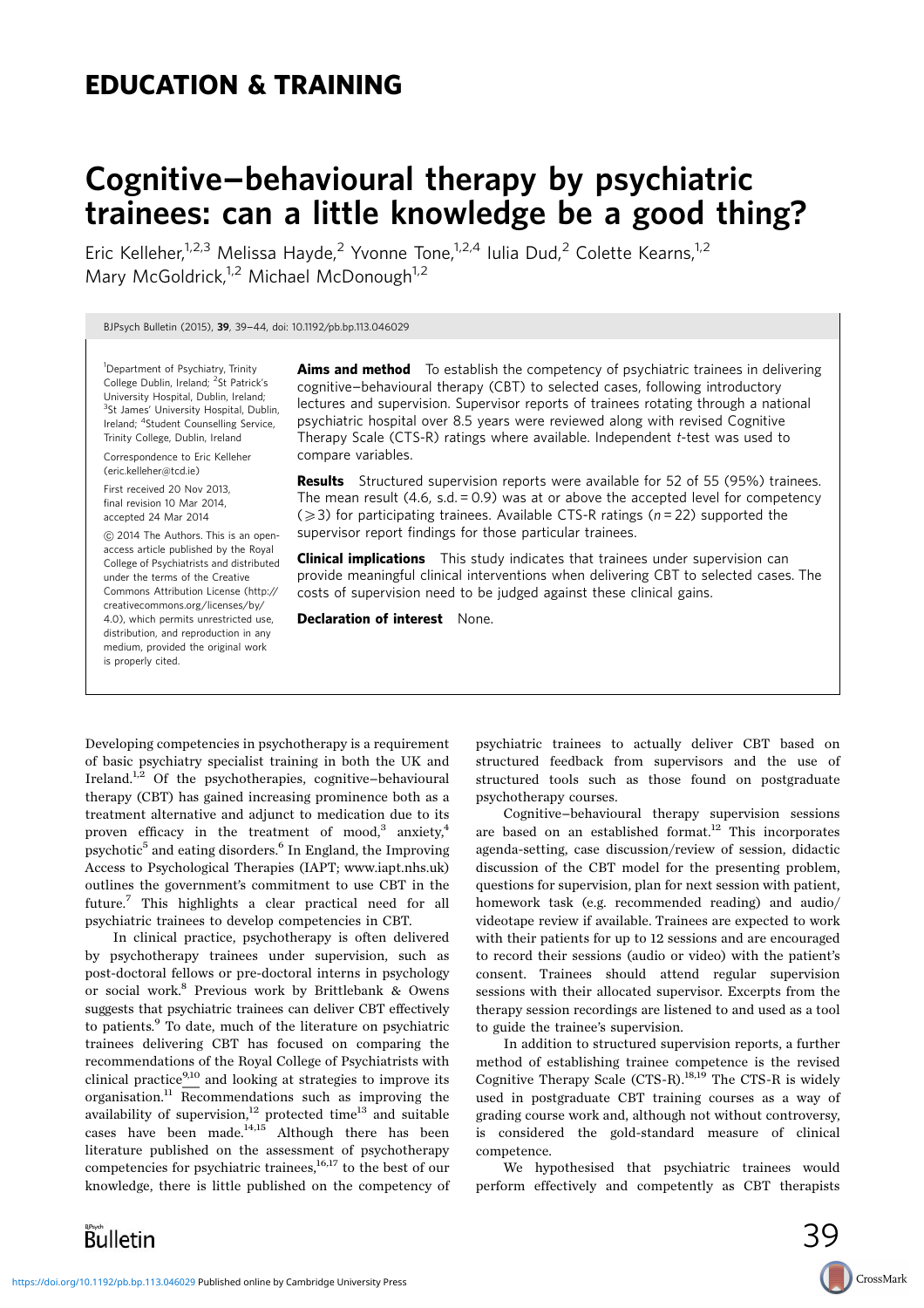(based on structured supervision reports) if well supervised and if allocated suitable, uncomplicated cases.

Our aims were as follows:

- . to retrospectively review all available supervision reports for psychiatric trainees rotating through a national psychiatric hospital to investigate their competency at delivering CBT;
- to investigate whether CTS-R reports, where available, supported the findings of the supervisor's report;
- . to investigate trainee satisfaction with receiving CBT supervision.

## Method

The study was undertaken in St Patrick's University Hospital, a 300-bed facility in Dublin affiliated with the University of Dublin, Trinity College. It has a welldeveloped psychotherapy service. The hospital receives trainees from the Dublin University Psychiatric Regional Training Programme (DUPRTP) on 6-month rotations.

Since 2009, there has been a single, time-protected psychotherapy post on the DUPRTP located in this hospital, with supervision provided by a consultant psychiatrist with psychotherapy training. The time for this CBT delivery is protected by another trainee covering their work. Obtaining this post is a competitive process and trainees are expected to complete at least one case using CBT during their rotation.

All therapists working in the hospital have been accredited by the British Association of Behavioural and Cognitive Psychotherapies (BABCP) and are involved in training and examining on the cognitive psychotherapy course, University of Dublin, Trinity College, which uses the CTS-R extensively.

All trainees at the outset of their 6-month rotation in St Patrick's University Hospital were invited to provide psychotherapy with CBT under supervision. Initial consultant-led teaching is provided on basic psychotherapy and CBT skills. This comprises of three introductory 2-hour seminars for each 6-month intake of trainees at the hospital. The teaching sessions comprised: introduction to the CBT model; cognitive distortions; structuring a session; use of behavioural techniques; guided discovery and Socratic questioning; planning a course of therapy; and use of supervision.

The cases undertaken by the trainees were recruited from both out-patient and in-patient CBT waiting lists and assessed for suitability prior to allocation. Suitable training cases were individuals deemed to have a typical Axis 1 disorder $^{20}$  without active complications or comorbidities, who were easy to engage interpersonally. Trainees were encouraged to record their sessions using audiotape or videotape - with patient consent - for discussion at supervision. Supervision sessions occurred fortnightly.

Following the end of therapy, supervisors completed a structured report used by the hospital's psychotherapy service for rating trainees, using the common headings: Establishing a therapeutic relationship; Ability to apply CBT model; Understanding of model preparation; Use of supervision time; and Overall. They rated trainees using a simple Likert scale  $(0-6)$  that was incorporated from the CTS- $R^{18}$ and work by Dreyfus.<sup>19</sup> Ratings are: 0, negative impact; 1, no impact (neutral); 2, minimal impact; 3, some positive impact; 4, moderately successful impact; 5, successful impact; and 6, highly successful impact. A result of 3 or over for each item indicates competence.

All trainees under supervision were invited to submit an audio/videotape recording to be assessed using the CTS-R. The CTS- $R^{18}$  is a revised version of the existing Cognitive Therapy Scale.21 The rater assesses trainee competence in 12 areas:

- 1 agenda setting and adherence
- 2 feedback
- 3 collaboration
- 4 pacing efficient use of time
- 5 interpersonal effectiveness
- 6 eliciting appropriate emotional expression
- 7 eliciting key cognitions
- 8 eliciting behaviours
- 9 guided discovery
- 10 conceptual integration
- 11 application of cognitive change
- 12 homework setting.

Ratings are given using the same 7-point Likert scale as described above to establish the trainee's competency in each area. A result between 36 and 48 from a total of 72 establishes competency in that assessment.<sup>18,21</sup> The CTS-R has demonstrated high internal consistency and interrater reliabilty.22

Trainee satisfaction with the quality of supervision and free-text comments were also recorded using a specifically designed questionnaire (details available from the authors on request). Trainees were asked about: availability of supervision; atmosphere conducive to feedback; availability of suitable cases; supervisor's ability to communicate theory; and an overall rating.

Following approval by the hospital's ethics committee, we reviewed all available supervisor reports and CTS-R ratings made between July 2004 and December 2012.

# Results

Over an 8.5-year period, 95 trainees expressed interest in participating in training to treat a patient using CBT (Fig. 1). Twenty-one trainees subsequently dropped out, citing lack of free time for psychotherapy and work pressures.

Seventy-four trainees attended introductory lectures and were allocated to a CBT supervisor. Of these, 37 attended supervision with nurse therapists and 37 attended supervision with the consultant. Nineteen trainees attended an initial supervision session but could not recruit a training case or a suitable training case was not available. Of the 95 trainees, 55 (58%) treated at least one patient using a CBT model.

Complete data were available for 52 of the 55 participants (95%). The remaining three supervisor reports were not completed or could not be located. Of the 55 participating trainees, 7 rotated through protected psychotherapy.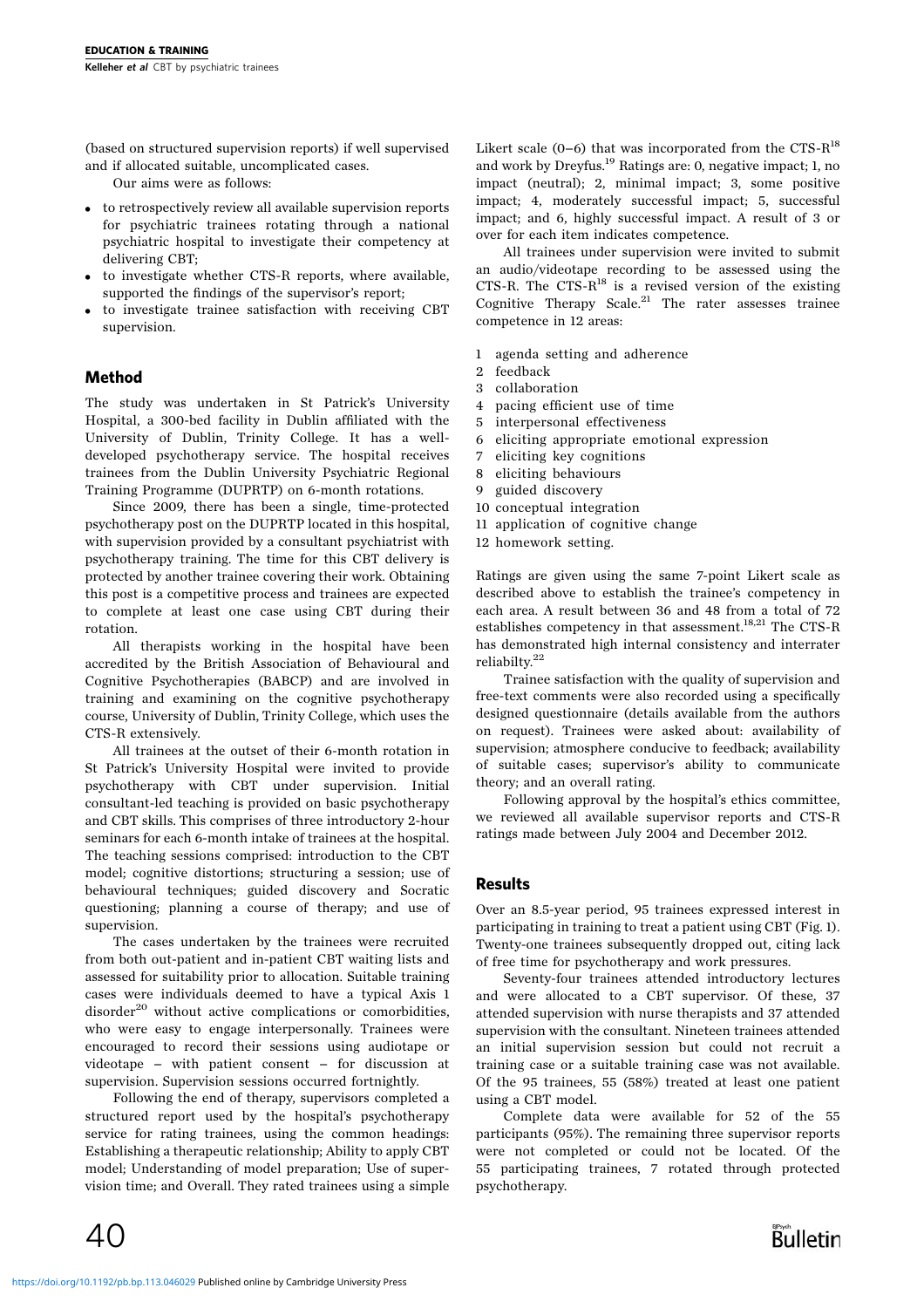

Fig. 1 Flow chart showing the number of trainees in the study. CBT, cognitive-behavioural therapy; CTS-R, revised Cognitive Therapy Scale.

#### Characteristics of trainees

In total, 55 trainees treated a patient using CBT (55% male, mean age 31 years (range 25.1-42.8)). All were psychiatric trainees pre-membership (MRCPsych) with no previous experience of delivering CBT. Trainees had spent a mean of 15 months (s.d. = 8.2) in psychiatric training.

Of the 55 trainees, 7 completed a protected training post. Characteristics of this subgroup were well matched to other trainees (43% male, mean age 31 (range 26.5-32.8)).

In total, 38 trainees took on 1 case, 14 trainees took on 2 cases, and 3 trainees took on 3 cases (total = 76 patients). Twenty-two trainees (40%) availed of the opportunity to have an assessment rated using the CTS-R. For those trainees who saw more than one case, we reviewed their CTS-R from their first case only.

# Patient characteristics

Of the 76 patients seen, the initial working diagnoses included depression  $(n = 21)$ , obsessive-compulsive disorder  $(n=12)$ , social anxiety  $(n=10)$ , panic disorder  $(n=7)$ , generalised anxiety  $(n=7)$ , health anxiety  $(n=3)$ , low selfesteem (n = 2) specific phobia (n = 2), eating disorder (n = 2), non-epileptic seizures  $(n=1)$ , behavioural activation  $(n=3)$ , anger management ( $n = 3$ ), psychosis ( $n = 2$ ) and borderline personality  $(n=1)$ .

#### Supervisors' structured ratings of all trainees delivering CBT

The average result for the complete data available for the 52 trainees was found to be at or above the accepted level for competency  $(\geq 3)$  across a range of areas. Results for each item were: Establishing a therapeutic relationship, mean = 4.6, s.d. = 0.7; Ability to apply model, mean = 4.4, s.d. = 0.9; Understanding of the model/reading preparation, mean = 4.5, s.d. = 0.9; Use of supervision time, mean =  $4.7$ , s.d. = 0.9; and Overall, mean = 4.6, s.d. = 0.9. Trainees in the protected post  $(n=7)$  scored higher in all areas of the supervisor's report compared with non-protected posts  $(n=45)$ . The greatest difference was seen in trainees' ability to apply the CBT model and the use of supervision time (Table 1 and Fig. 2).

There was a significant difference  $(P<0.001)$  in the supervisor scores obtained by those trainees  $(n=22)$  who submitted an audio/videotape to be reviewed using the CTS-R (mean = 4.9, s.d. = 0.158) compared with the remaining  $(n=30)$  trainees  $(mean = 4.28, s.d. = 0.13)$ :  $t(50) = 15$  (Table 2). Of the 22 trainees who submitted a tape, 7 were in the protected psychotherapy post. The remaining trainees  $(n=15)$  were in a range of general adult psychiatry posts.

The average rating for all 22 trainees was 41.74 (s.d. = 5.16). Trainees were rated highest in interpersonal effectiveness (4.14) and eliciting key behaviours (3.89) and cognitions (3.63), and lowest at eliciting appropriate emotional expression (2.98). The results of the CTS-R findings are displayed in Table 3.

#### Trainees' ratings of supervisors

Of the 55 trainees, 49 (89%) rated their satisfaction with supervision over the training period. Six trainees did not return forms. The majority reported the supervision they received as either excellent, very good or good in separate areas: availability of supervision (48/49, 97%); atmosphere conducive to feedback (49/49, 100%); availability of cases (41/49, 84%); supervisor's ability to communicate theory (49/49, 100%); and overall satisfaction (49/49, 100%). Remaining trainees rated the availability of cases as adequate or unsatisfactory and 1 trainee rated the availability of supervision as unsatisfactory.

Free-text section feedback suggested that trainees wished for more opportunities to continue with psychotherapy training, more suitable training cases to apply the CBT model and more protected time. Those who agreed to have an audio/videotape reviewed using the CTS-R found it helpful for guidance as to what areas to focus on for future therapy sessions. Anecdotal feedback from supervisors suggested that the training experience was positive; however uncontracted 'goodwill' supervision of psychiatric trainees was felt to place an unsustainable extra demand on busy CBT practitioners. Arranging CBT supervision within the same multidisciplinary team was deemed ideal as the psychiatric trainee can take on cases that would have been allocated to the team's CBT practitioner.

Bulletin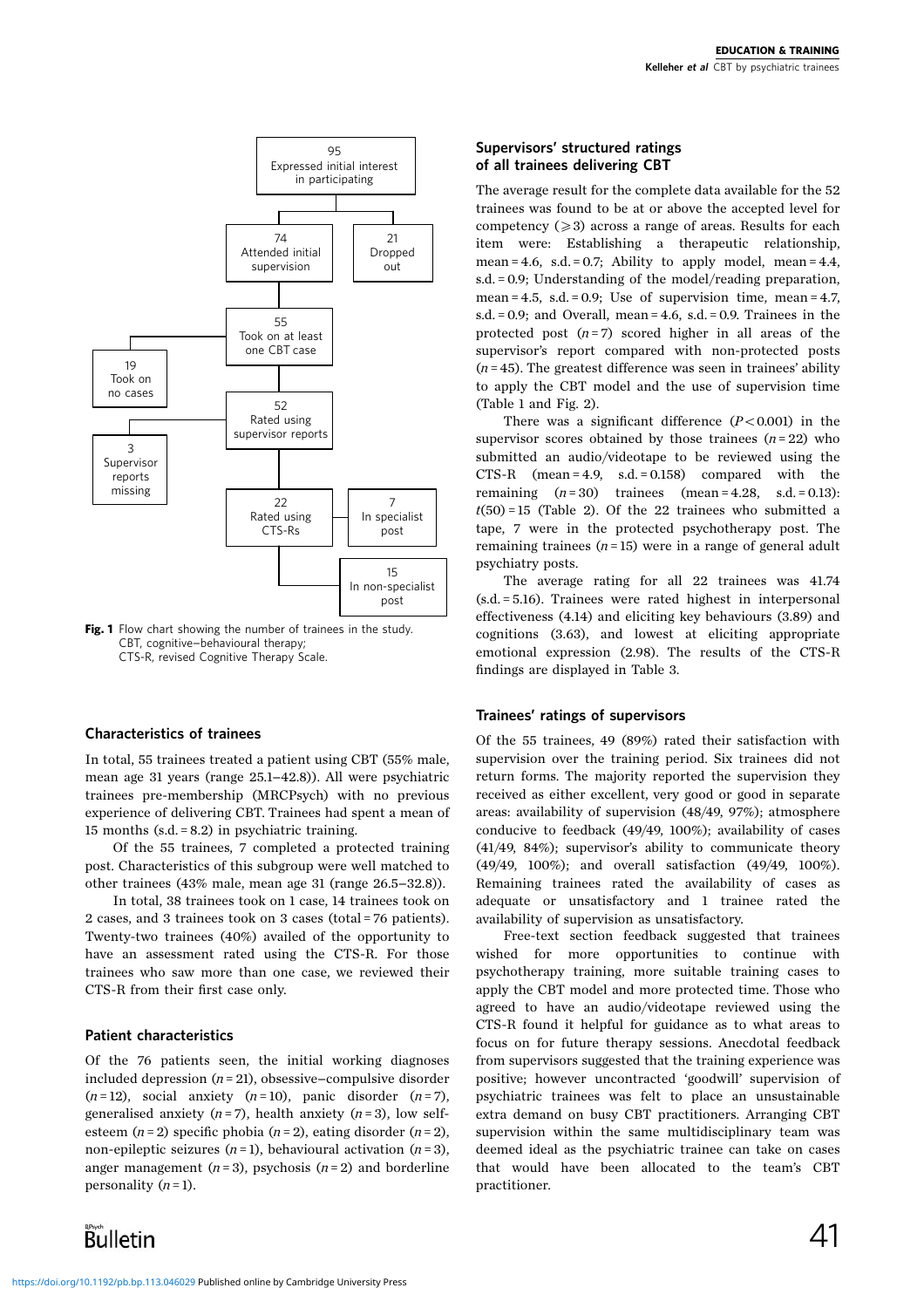# EDUCATION & TRAINING

Kelleher et al CBT by psychiatric trainees

| <b>Table 1</b> Comparison of mean structured ratings for trainees in protected and non-protected posts |                                         |                                                |                                  |  |  |
|--------------------------------------------------------------------------------------------------------|-----------------------------------------|------------------------------------------------|----------------------------------|--|--|
| Supervisor rating                                                                                      | Protected posts $(n = 7)$<br>mean score | Non-protected posts<br>$(n = 45)$ , mean score | Overall $(n = 52)$<br>mean score |  |  |
| Establish therapeutic relationship                                                                     | 5.1                                     | 4.5                                            | 4.6                              |  |  |
| Ability to apply model                                                                                 | 5.4                                     | 4.2                                            | 4.4                              |  |  |
| Understanding of model/reading preparation                                                             | 5.4                                     | 4.3                                            | 4.5                              |  |  |
| Use of supervision time                                                                                | 5.7                                     | 4.5                                            | 4.7                              |  |  |
| Overall                                                                                                | 5.5                                     | 4.4                                            | 4.6                              |  |  |



Fig. 2 Comparison of structured ratings for trainees in protected and unprotected posts. Likert scale values are itemised as: 0, negative impact; 1, no impact (neutral); 2, minimal impact; 3, some positive impact; 4, moderately successful impact; 5, successful impact; 6, highly successful impact.

#### Table 2 Comparison of mean structured supervisor ratings for trainees who did  $(+)$  and did not  $(-)$  submit a recording to be rated using the revised Cognitive Therapy Scale (CTS-R)

| Supervisor rating item                     | Mean supervisor rating<br>CTS-R $(+)$ $(n=22)$ | Mean supervisor rating<br>CTS-R $(-)$ $(n = 30)$ | Overall mean<br>$(n = 52)$ |
|--------------------------------------------|------------------------------------------------|--------------------------------------------------|----------------------------|
| Establish therapeutic relationship         | 4.8                                            | 4.5                                              | 4.6                        |
| Ability to apply model                     | 4.7                                            | 4.1                                              | 4.4                        |
| Understanding of model/reading preparation | 4.8                                            | 4.2                                              | 4.5                        |
| Use of supervision time                    | 51                                             | 4.3                                              | 4.7                        |
| Overall                                    |                                                | 4.3                                              | 4.6                        |

# **Discussion**

We conducted a retrospective review of supervisor assessments for psychiatric trainees who, under supervision, engaged in a programme of delivering CBT to patients. The completion rate in our study (58%) was broadly similar to that reported in other similar studies $11$  evaluating a CBT training programme for psychiatric trainees. Our findings suggest that trainees can provide meaningful clinical interventions when delivering CBT under close supervision and with carefully selected cases. The mean rating for all trainees (i.e.  $4.6$ ,  $s.d. = 0.9$ ) means that their CBT therapy had at least a moderately successful impact, which supports our primary hypothesis. Obstacles to participation cited by trainees included well-documented reasons of work pressures $^{11,15}$  and lack of protected time.<sup>13</sup> As the structured feedback shows, trainees who did participate found it a positive experience.

Trainees bring many strengths to the delivery of therapy as a result of their medical training, including knowledge of psychopathology and diagnostic systems and being used to working independently. Medicine as a profession has a strong academic base and doctors as professionals value characteristics such as 'competence'.<sup>23</sup> A particular strength for the trainees in this study was their ability to establish a therapeutic relationship with clients. Indeed, this ability forms the foundation for delivering

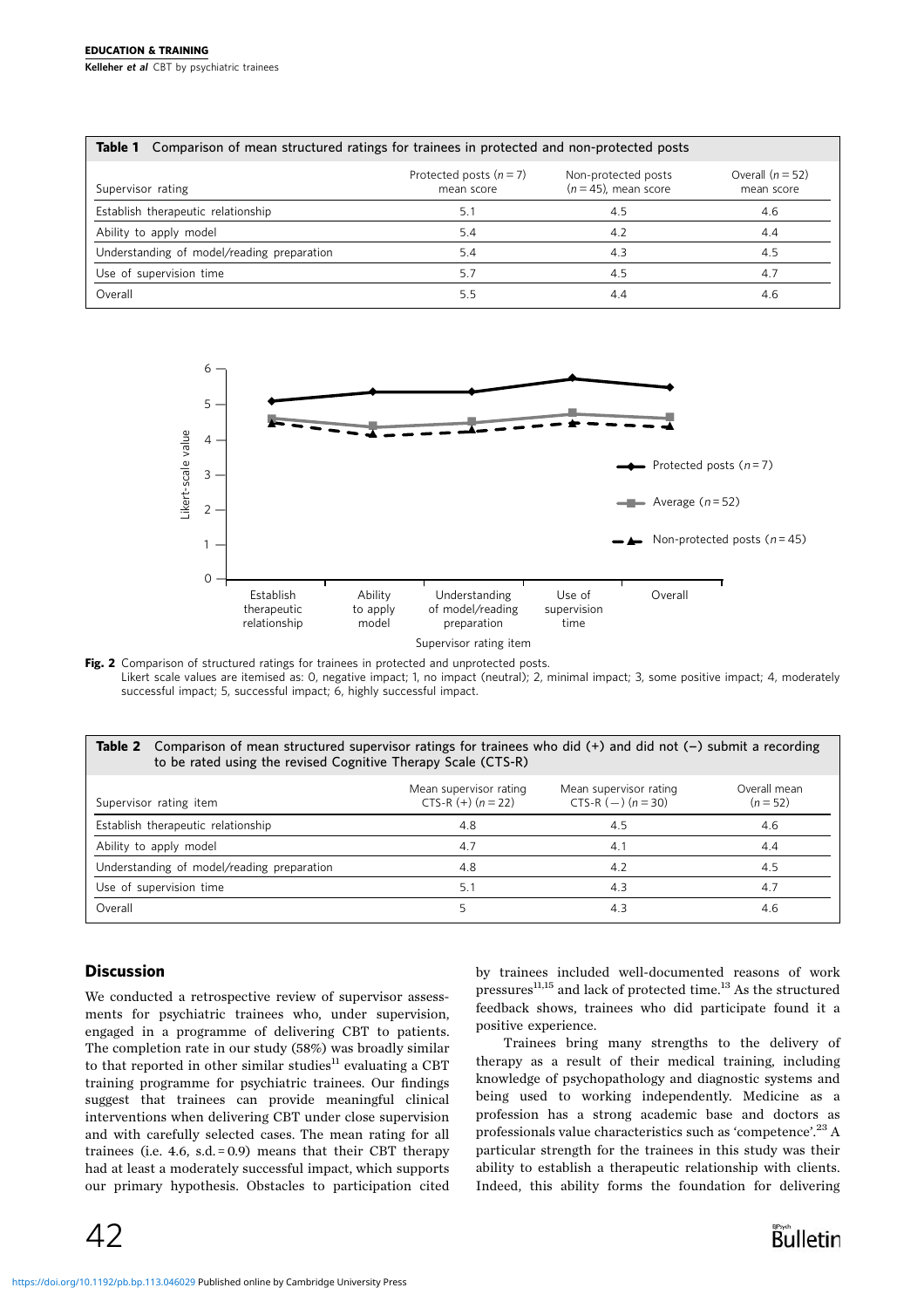|                                               | <b>Table 3</b> Revised Cognitive Therapy Scale (CTS-R) ratings<br>from 22 trainees who submitted a tape to be<br>reviewed |                           |
|-----------------------------------------------|---------------------------------------------------------------------------------------------------------------------------|---------------------------|
| CTS-R item                                    |                                                                                                                           | Mean rating<br>$(n = 22)$ |
| 1. Agenda setting and adherence               |                                                                                                                           | 3.14                      |
| 2. Feedback                                   |                                                                                                                           | 3.20                      |
| 3. Collaboration                              |                                                                                                                           | 3.32                      |
| 4. Pacing efficient use of time               |                                                                                                                           | 3.93                      |
| 5. Interpersonal effectiveness                |                                                                                                                           | 4.14                      |
| 6. Eliciting appropriate emotional expression |                                                                                                                           | 2.98                      |
| 7. Eliciting key cognitions                   |                                                                                                                           | 3.63                      |
| 8. Eliciting behaviours                       |                                                                                                                           | 3.89                      |
| 9. Guided discovery                           |                                                                                                                           | 3.33                      |
| 10. Conceptual integration                    |                                                                                                                           | 3.40                      |
| 11. Application of cognitive change           |                                                                                                                           | 3.58                      |
| 12. Homework setting                          |                                                                                                                           | 3.20                      |
| Total (out of 72)                             |                                                                                                                           | 41.74<br>$(s.d. = 5.16)$  |

therapy itself. $24,25$  It is likely to have contributed to trainee success.

Trainees who were in a dedicated psychotherapy post  $(n=7)$  obtained higher supervision scores than those who were not  $(n=45)$ . They were time-protected during their delivery of therapy and were immersed in a team environment dedicated to delivering CBT. Furthermore, in obtaining their psychotherapy post, they were self-selected as having already an established interest in delivering psychotherapy. These factors are likely to have contributed to them obtaining higher scores than those who did not have protected time.

The competency ratings using the CTS-R are in line with the structured supervisor reports. For those who were assessed using the CTS-R, trainees were rated highest in interpersonal effectiveness and eliciting key behaviours and cognitions. They rated lowest at eliciting appropriate emotional expression. This is in keeping with our experience of supervising psychiatric trainees. Eliciting emotional expression is challenging because it requires the trainee to leave their established role as a doctor and enter the more experiential role of a therapist.

There was a significant difference in supervisor ratings in favour of those trainees who submitted an audio/videotape to be reviewed using the CTS-R  $(n=22)$ compared with those who did not. We propose that these self-selected trainees were inherently more confident at delivering CBT to patients, as they agreed to an additional rating scale using the CTS-R. Trainees who did not submit a tape for CTS-R review were not surveyed as to reasons why, which retrospectively would have been helpful. Encouraging and engaging more apprehensive trainees in psychotherapy training and specifically video feedback may be a challenge. In many ways it is these trainees who might benefit most from structured/objective feedback. Meeting this challenge requires

Bulletin

a judicious blend of mandatory training requirements and a supportive, non-judgemental training environment.

This study has several limitations. To reliably assess competencies on the higher diploma in cognitive psychotherapy offered by Trinity College, for example, one would need to examine one case report, one essay, three tapes and a class presentation. This study employed structured supervisor reports completed at the end of therapy and CTS-R assessments in some cases. The CTS-R was assessed at one time point during the course of therapy and ideally two time points should have been used.<sup>2</sup> Furthermore, although all supervisors had been accredited by the BABCP, ideally an external supervisor should have also assessed the CBT delivered by trainees to remove any bias.<sup>11</sup> We do not have completed outcome measures from participating patients, which would have been useful.

With adequate planning, as in this study, trainees after a mean of 15 months' training could treat selected cases with CBT, thus helping to address the demand for increased provision of 'talking therapies'. Supervisors highlighted that some supervision was delivered on a 'goodwill' basis and suggested that the cases chosen should come from the list of that particular team's allotted therapist, thus helping to reduce their workload and enable them to provide supervision and protect their time. Trainees themselves can support their competencies by using structured outcome measures and session recordings when providing CBT. This can further help to demonstrate the therapeutic value of trainees' CBT casework in resource-pressured clinical services.

Training in psychotherapy such as CBT affords the trainee the opportunity to enrich their role as a psychiatrist and gain valuable skills that can help them and the patients they treat throughout their career. In addition, it provides trainees with a valuable insight into a therapeutic intervention that they will be either delivering themselves or referring to another provider. As indicated in this study, trainees can provide meaningful clinical interventions when delivering CBT under close supervision and with carefully selected cases. The costs of training and supervision need to be judged against these clinical gains.

# Acknowledgements

The authors would like to thank all the patients, trainees and supervisors who took part in this study.

# About the authors

Eric Kelleher is a Clinical Research Fellow at St James' University Hospital and a PhD student at the Department of Psychiatry, Trinity College, Dublin, Ireland. Melissa Hayde is a psychology graduate and an administrator at St Patrick's University Hospital, Dublin, Ireland. Yvonne Tone is a Senior Cognitive Behavioural Therapist in the Student Counselling Service, Trinity College Dublin, Ireland. Iulia Dud is a psychiatry registrar at St Patrick's University Hospital, Dublin, Ireland. Colette Kearns is a Senior Cognitive Behavioural Therapist at St Patrick's University Hospital, Dublin, Ireland. Mary McGoldrick is a Cognitive Behavioural Therapist at St Patrick's University Hospital, Dublin, Ireland. Michael McDonough is a Consultant Psychiatrist, CBT Therapist and Anxiety Programme Director at St Patrick's University Hospital and Honorary Clinical Lecturer at Trinity College Dublin, Ireland.